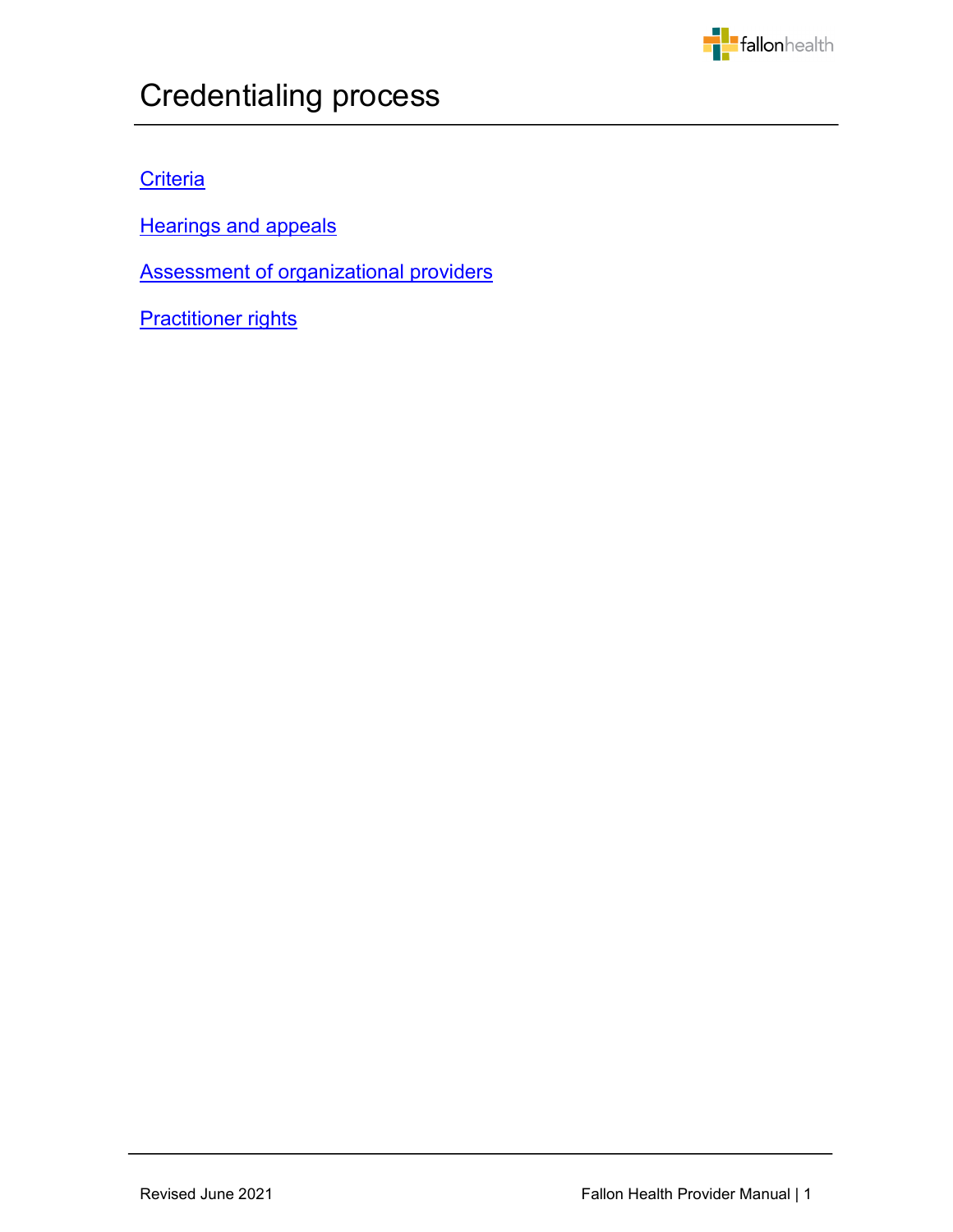

## <span id="page-1-0"></span>**Criteria**

### *Credentialing/recredentialing criteria*

- 1. The practitioner must hold a current, valid and unrestricted license to practice in the state in which they intend to provide services. Any license actions will be reviewed by the Fallon Credentialing Committee. The determination that a licensure action is significant enough to deny participation will be made by the Fallon Credentialing Committee.
- 2. The practitioner must hold a valid, unrestricted DEA registration or provide evidence satisfactory to the Fallon Credentialing Committee that his/her practice does not require such registration. If a practitioner does not hold a current DEA registration, the practitioner must provide the name and DEA number of the practitioner who will prescribe for them. Any actions against a practitioner's DEA, including but not limited to, denial, restriction, suspension or termination, will be reviewed by the Fallon Credentialing Committee. Participation may be denied and shall be at the discretion of the Fallon Credentialing Committee.
- 3. The practitioner must maintain admitting privileges at a Fallon contracted hospital. The practitioner must be credentialed by the designated hospital according to the Commonwealth of Massachusetts Patient Care Assessment regulation, 243 CMR 3.05.
	- A. If the practitioner does not have admitting hospital privileges, the practitioner must provide adequate information regarding inpatient coverage arrangements or an explanation regarding lack of admitting privileges.
	- B. If the practitioner has had any past actions against hospital privileges, including, but not limited to, revocation, limitation, suspension or other type of specific disciplinary action, the issues will be reviewed by the Fallon Credentialing Committee. The determination that previous actions are significant enough to disqualify a practitioner for participation will be made by the Fallon Credentialing Committee.
- 4. The practitioner must have current malpractice coverage in the amount of at least \$1 million/\$3 million and must attest to current malpractice insurance on the application for both initial credentialing and recredentialing, inclusive of dates of coverage and amount of coverage. The practitioner must have no record of cancellation or suspension of professional liability insurance, or must provide evidence satisfactory to the Fallon Credentialing Committee, that such a record is not indicative of substandard care. The practitioner may furnish Fallon with a malpractice face sheet.
- 5. The practitioner's history with third party payers must be acceptable to Fallon. If the practitioner participates with Medicare/Medicaid, then the participation must be valid and unrestricted with no history of sanction activity and no history of opting out of Medicare to contract with a private payer. If a sanction exists or has existed for non-payment of a student loan, the practitioner may be eligible for participation if the practitioner has satisfied all obligations of the student loan. This will be reviewed by the Fallon Credentialing Committee.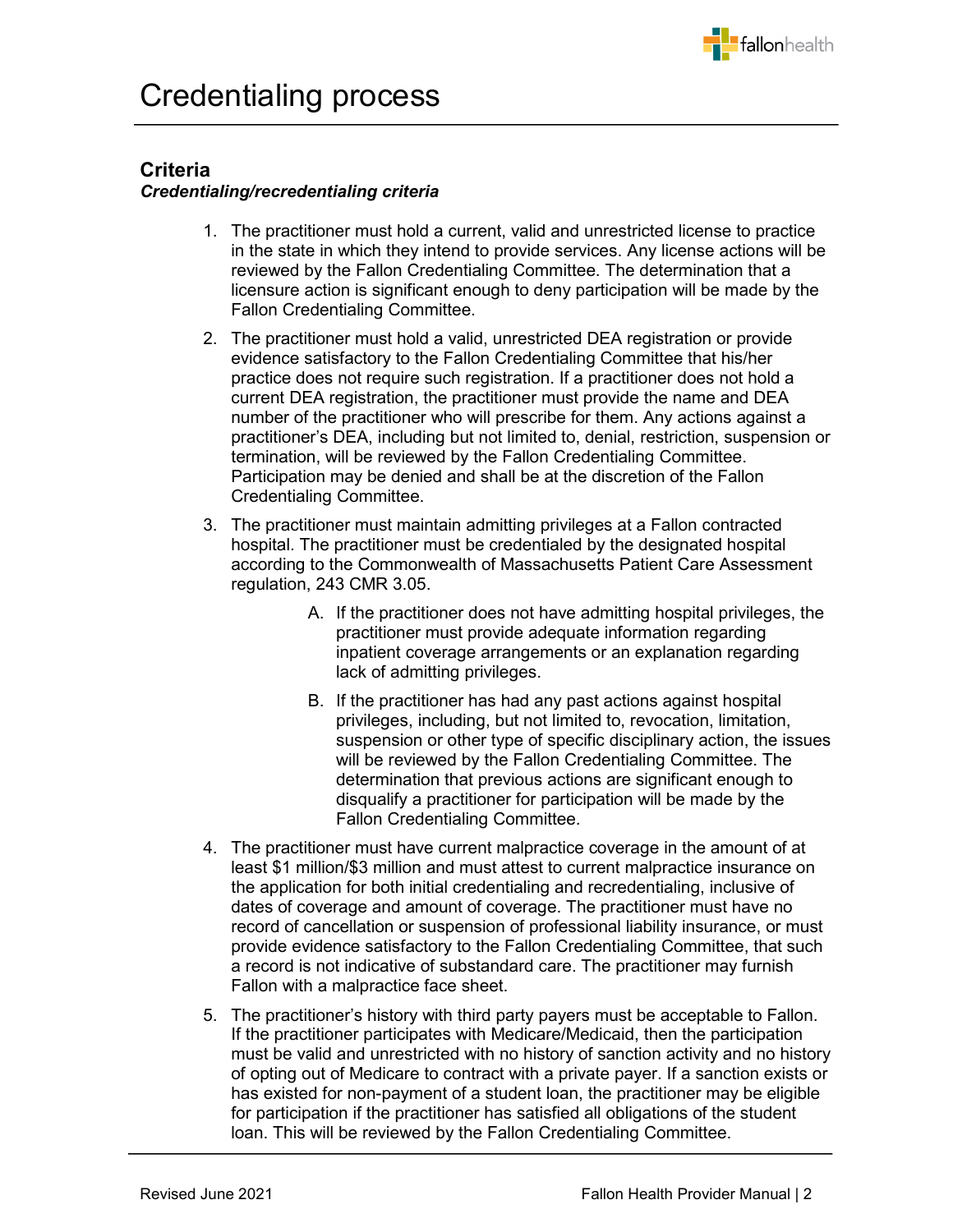

- 6. The practitioner's participation with insurance carriers and managed care organizations will be reviewed. Issues, including, but not limited to, suspension or revocation due to substandard practice, billing fraud or abuse will be reviewed by the Fallon Credentialing Committee.
- 7. The practitioner is not currently excluded under the U.S. Department of Health and Human Services Office of Inspector General's List of Excluded Individuals/Entities (OIG) list, the System for Award Management (SAM) list, the Medicare Exclusion Database (MD), or is terminated or suspended from participation in Medicare, Medicaid or any other federal or state health care program. In the event of a termination or suspension by MassHealth or any regulatory authority, reinstatement by MassHealth or such regulatory authority must occur prior to submission of application with Fallon for MassHealth, Qualified Health Plan or Medicare plans.
- 8. The practitioner participating in the care of the Medicare Advantage population has not opted-out of Medicare.
- 9. The practitioner has not been convicted of, pled guilty to, or pled "no contest" to any state or federal felony charge, within the past ten (10) years from the date attested to on the application. Factors considered shall include, but are not limited to, the relationship of the felony to the practice of medicine, current license status and/or history of professional sanctions.
- 10. The practitioner must attest to lack of present or recent (within 2 years) illegal drug use.
- 11. The practitioner does not demonstrate any reason for any inability to perform the essential functions of the position, with or without accommodation.
- 12. The practitioner agrees to abide by all policies and procedures of Fallon as consistent with moral, ethical and professional standards of behavior. The practitioner agrees to adhere to generally recognized standards of medical and professional ethics.
- 13. Practitioners are required to have formal training in the area of their practice. Practitioners will limit their practice to areas in which they have received adequate training and which are within the scope of their practice.

Practitioners are expected to meet the conditions for board certification as described below. Physicians who are not yet board certified will be required to achieve board certification within the timeframe established by their respective boards or within five (5) years of completion of their residency or fellowship program. Any currently credentialed physician who is not board certified and who completed a residency or fellowship prior to 1987 will be grandfathered into the network.

Fallon may waive board certification requirements at the discretion of the Fallon Credentialing Committee for access issues, extenuating circumstances with pertinent documentation and via specifically designated Pathways One and Two provided that the physician meets all other requirements.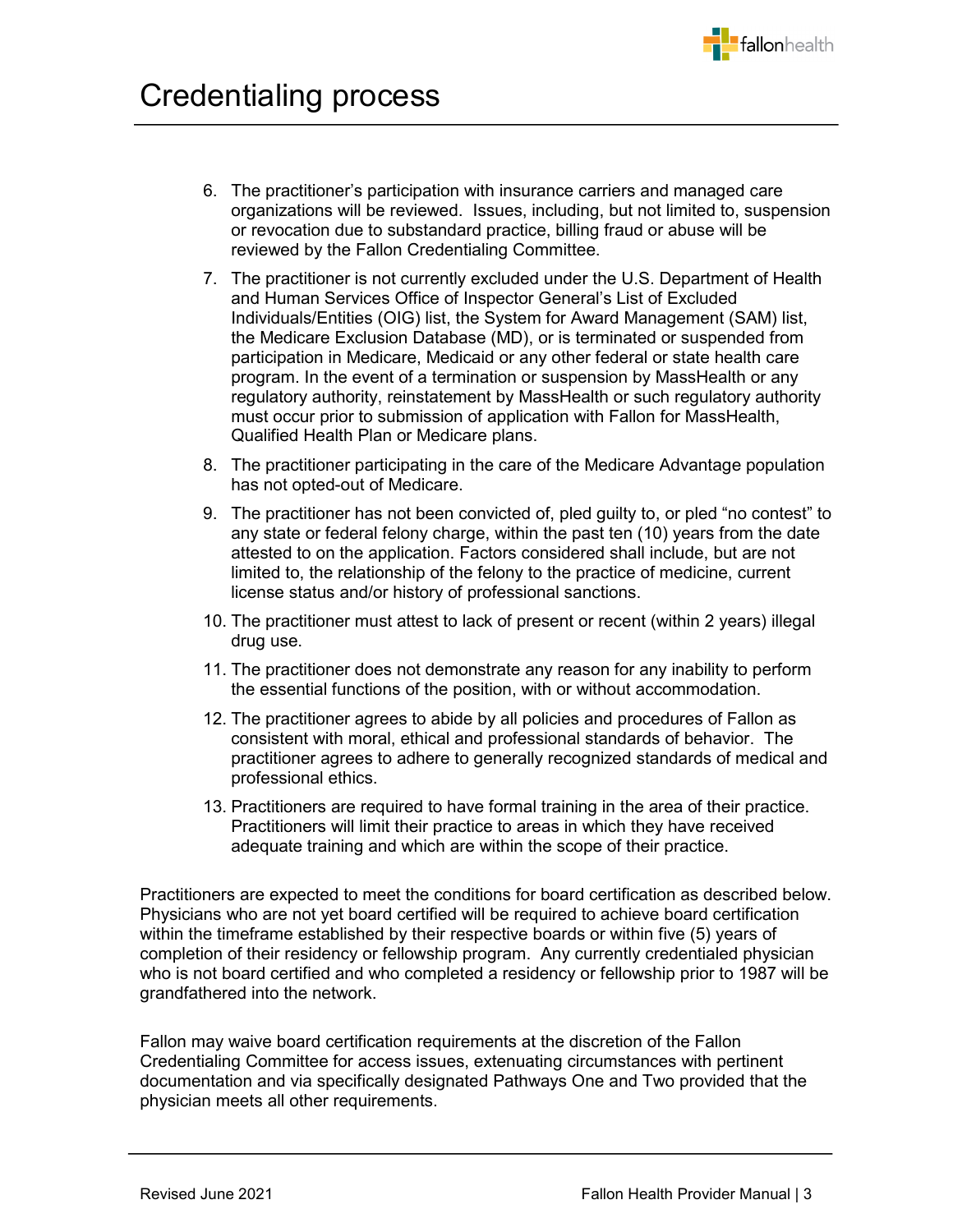

#### *Board certification/recertification requirement and verification*

Practitioner attests to board status on practitioner application. Practitioner may furnish Fallon with copy of the board certificate. The Credentials Associate performs primary source verification from ABMS Compendium, ABMS CD-ROM, ABMS Certifacts, ABMS Certifax service, AOA Physician Profile Report, AOA Physician Master File, AMA Master File, or confirmation from the state licensing agency, if the state agency performs primary source verification of the board status. For podiatrists, confirmation from the appropriate specialty board, podiatry specialty board master file, or confirmation from state licensing agency, if the organization demonstrates evidence that it performs primary source verification of graduation from podiatric school and completion of a residency. Primary source verification may be oral, written or via Internet. Internet verification must be with an NCQA approved source. Oral and Internet verification requires signature or initials of the Fallon Credentials staff verifying the credential and the date verified. Written verification may be in the form of a letter or documented review of cumulative reports released by the primary sources of credentialing data. The latest version of cumulative reports must be in use.

If the physician is not board certified, verification of highest level of training fully meets this requirement on initial credentialing.

At the time of initial credentialing, the Fallon Credentialing Committee may grant a waiver to physicians (MD, DO) applying for participation who would otherwise be required to be ABMS or AOA board certified/eligible, if they meet each of the criteria of one of the following two pathways:

### *Pathway One*

- 1. Applicant has been appointed to, or currently serves in, an academic leadership position of significance. The applicant must currently hold a position as an:
	- a. ACGME or AOA Training Program Director, or a
	- b. Department or division chairperson in a Fallon contracted hospital, or hold the
	- c. Rank of associate professor or higher in a medical school
- 2. Applicant must engage in sufficient clinical activity in his/her specialty to maintain clinical competency, and
- 3. Applicant must be of good character.
- 4. The credentialed applicant and the department chairman must notify Fallon if the applicant's employment is terminated before the completion of two years.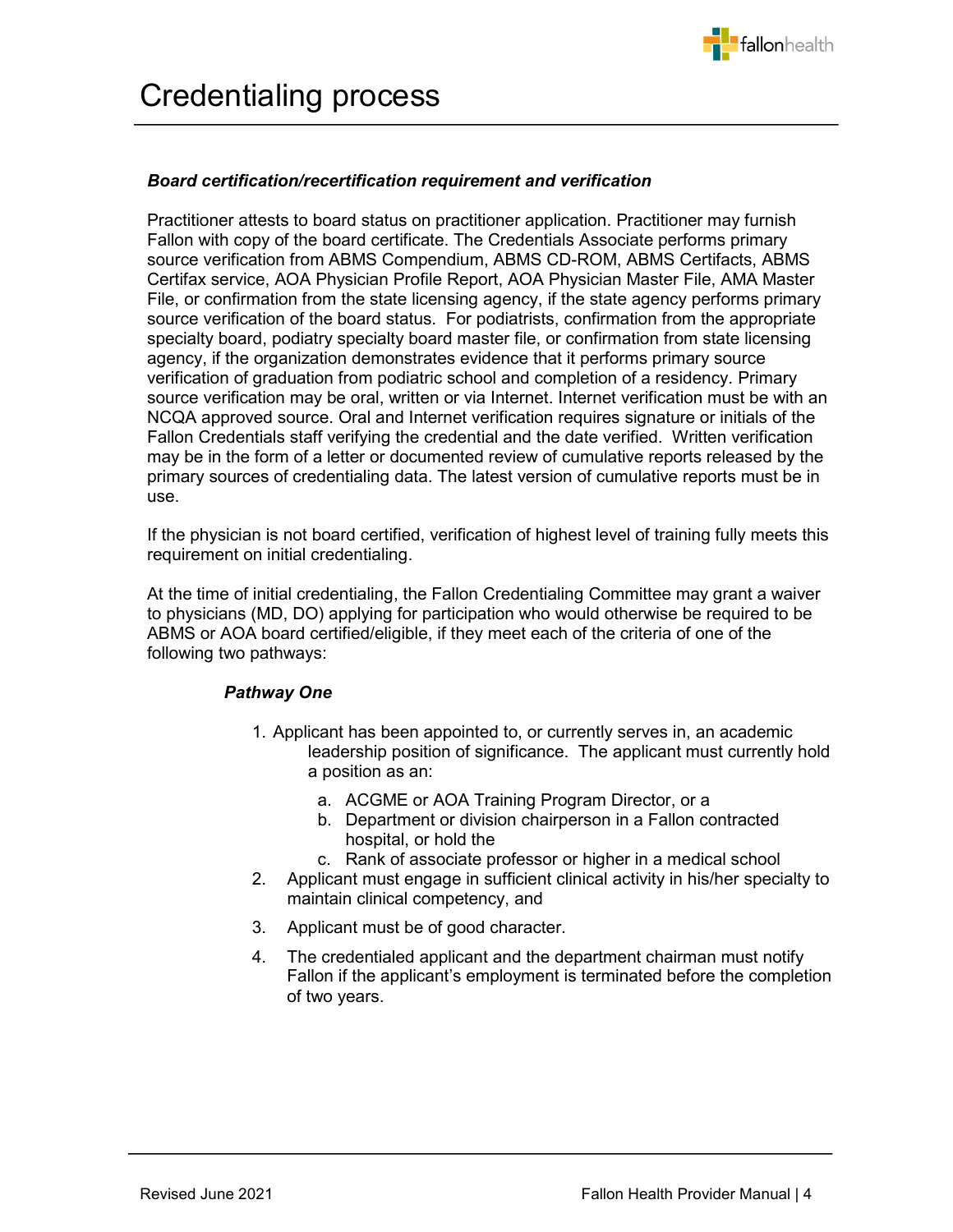## *Pathway Two*

- 1. Foreign-trained applicants, who do not meet the criteria of Pathway One, must meet each of the following criteria:
	- a. Have hospital based, full-time clinical employment in a leadership role at a major teaching hospital as defined by the Massachusetts Hospital Association;
	- b. Hold an academic appointment in a major medical school;
	- c. Submit a letter, signed by the applicant's academic department chair, attesting that the applicant has:
		- o Clinical training in his/her specialty currently comparable in duration and quality to that required by the American Board of Medical Specialties or the American Osteopathic Association, and;
		- o Excellent clinical skills, and;
		- o A unique academic skill set.
- 2. Appplicant must engage in sufficient clinical activity in his/her specialty to maintain clinical competency, and;
- 3. Applicant must be of good character.
- 4. An applicant approved as an exception under Pathway Two may hold a Massachusetts Category I, Temporary I Faculty Appointment license. \*
- 5. An applicant approved as an exception under Pathway Two will be decredentialed if his/her employment as described above terminates before the completion of two years.
- 6. The credentialed applicant and the department chairman must notify Fallon if the applicant's employment is terminated before the completion of two years.

\**A license granted to a visiting physician holding a license to practice in another state or territory, or in the District of Columbia, or in another country and having a temporary faculty appointment certified by the dean of a medical school in the Commonwealth of Massachusetts for purposes of medical education in a hospital associated with the medical school, such registration to terminate automatically upon termination of the faculty appointment and, in any event, at the end of three years.*

If a practitioner has not maintained certification, the reasons for not doing so must be submitted. A waiver may be granted for access issues, imminent retirement or extenuating circumstances with appropriate documentation and review by the Credentialing Committee. Imminent retirement shall be defined as an anticipated retirement date prior to the next biennial recredentialing cycle.If the practitioner has not maintained board certification and remains in practice, the practitioner must submit documentation of ongoing CME activity and a letter from the Chair of Service at their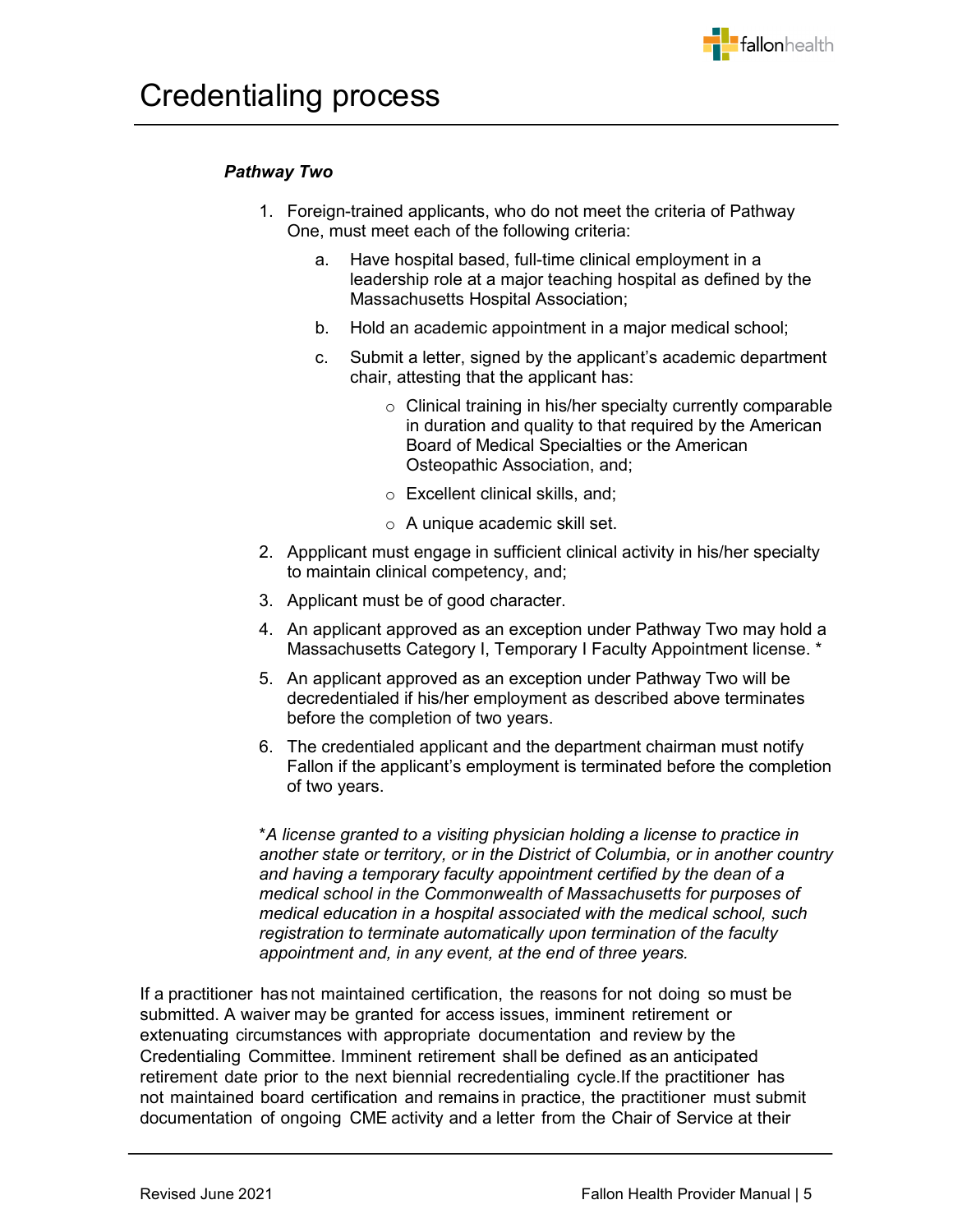

## Credentialing process

primary admitting facility, attesting specifically to continued competency in the area of clinical expertise. If not recertified or retired at the time of the next biennial recredentialing cycle, the practitioner must recertify within that cycle, and present evidence of recertification or their contract will be terminated.

If the practitioner remains in practice at the time of the next biennial review after a retirement waiver, then review by the Fallon Credentialing Committee is required.

If necessary to ensure adequate access, Fallon may contract with Providers who have training consistent with board eligibility but are not board certified. In such circumstances, Fallon shall submit to EOHHS for review and approval, on a case-by-case basis, documentation describing the access need that Fallon is trying to address.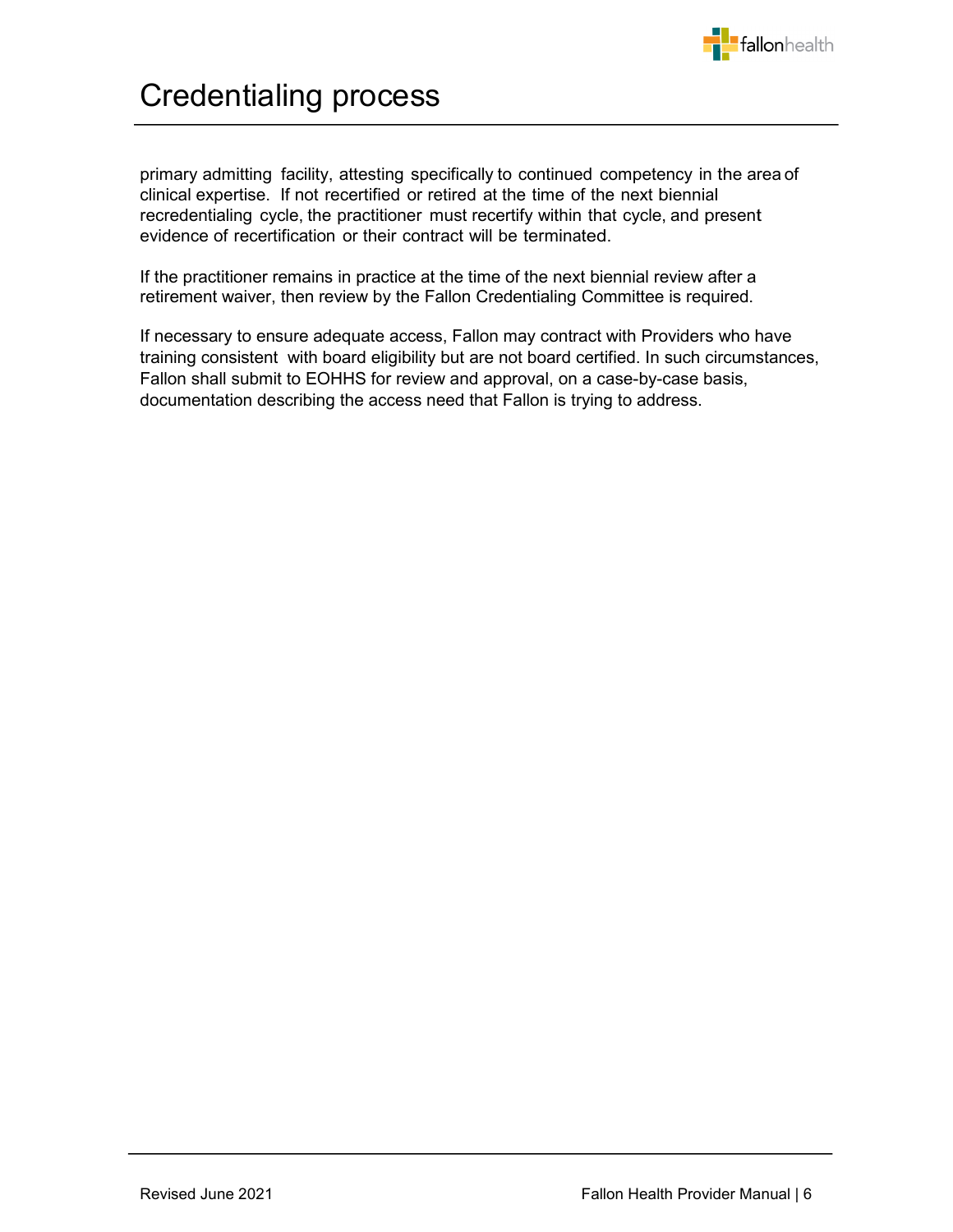

## <span id="page-6-0"></span>**Hearings and appeals**

Fallon makes all policies and procedures available to practitioners at the time that the credentialing application is sent. The appellate process, along with all credentialing criteria, appears on the Fallon website, as well as in the provider manual. In the event that an action is taken against a practitioner, a letter is sent by certified mail, along with this policy, so that the practitioner is fully apprised of his/her right to appeal.

The Fallon Credentialing Committee will use the following process when making a decision subject to "Regular Review".

#### *Regular Review*

The Committee shall notify the practitioner by certified mail of the credentialing action. A copy of this policy is enclosed with the letter. Such notice shall state the reason for the action and shall notify the applicant that he/she may have the action reviewed by submitting additional written evidence, including statements by any relevant sources, to correct the record as it relates to the reasons for the action, within thirty (30) days of such notification.

The Committee shall appoint an impartial review official or a panel of impartial officials not in direct economic competition with the practitioner to conduct any further fact finding it deems necessary, using methods of its choice, during a thirty (30) calendar day period following the receipt of practitioner's request for review of the decision. The impartial official or panel shall make a recommendation to the Credentialing Committee that it maintain or modify its initial decision. The practitioner shall be informed of the decision of the Committee within ten (10) days of its next meeting. This decision shall be final.

### *Expanded Review*

The Fallon Credentialing Committee will use the following process when initiating action against the practitioner, in those instances in which the action would be subject to Expanded Review:

- 1. The Fallon Credentialing Chairman shall, by certified mail, notify the practitioner that a decision has been reached to take action against the credentialing or recredentialing status of the practitioner. The Fallon Credentialing Chairman shall provide the reasons for the proposed action in the letter, and shall notify the practitioner of the reason for the proposed action and of the right to request a hearing.
- 2. The notice shall inform the practitioner of practitioner's right to be represented by an attorney or other person of the practitioner's choice; to have a record made of the proceedings, copies of which may be obtained by the practitioner upon payment of reasonable charge; to call, examine and cross-examine witnesses; and to present evidence determined to be relevant by the hearing office, regardless of its admissibility.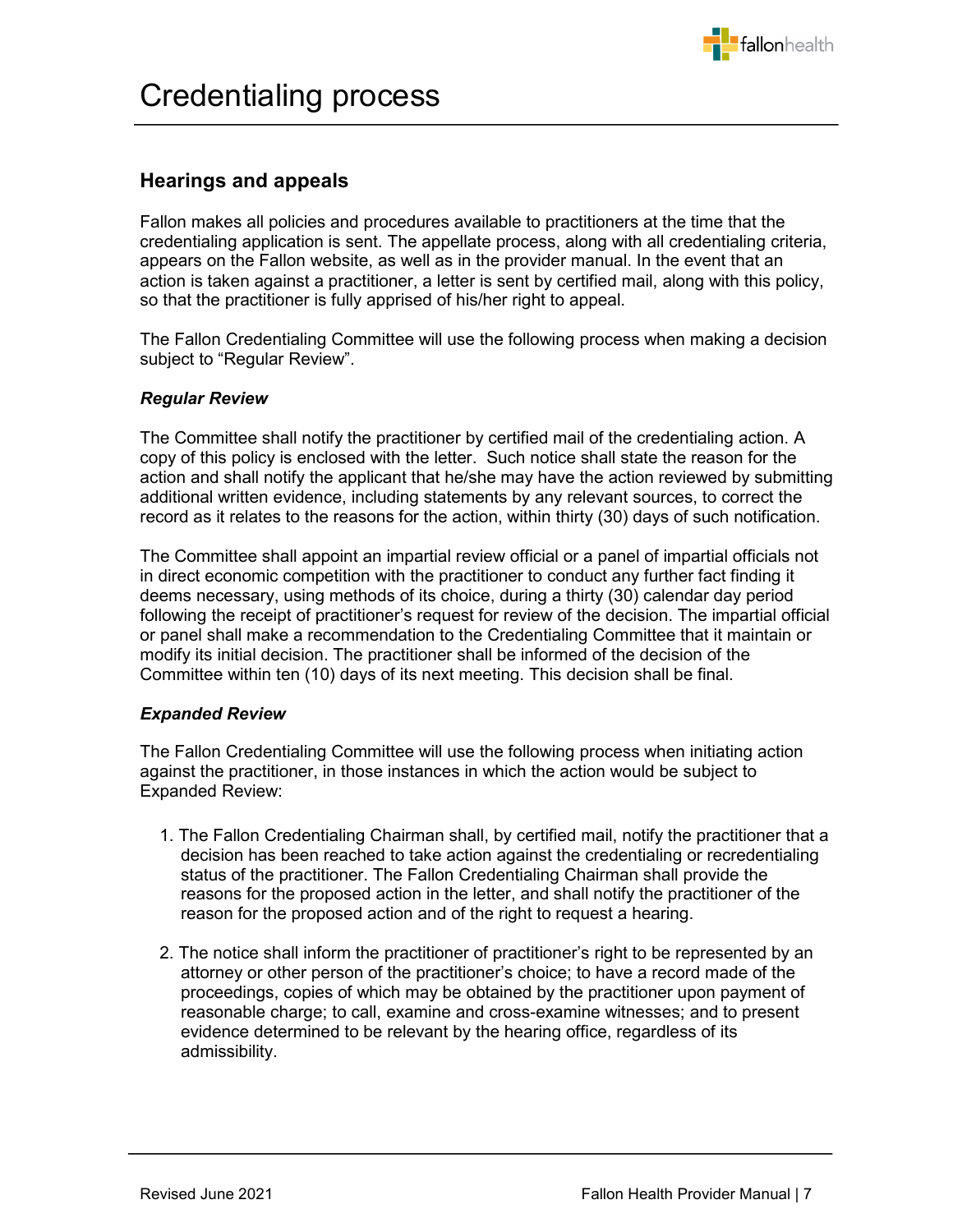

- 3. The practitioner will have thirty (30) calendar days after receiving the notice to submit a written request for a hearing.
- 4. Failure of the practitioner to request a hearing within the specified time period would constitute a complete waiver of rights to such a hearing and/or appellate review, and would allow the initial decision to stand.
- 5. If the practitioner requests a hearing, the hearing shall be scheduled on a date no less than thirty (30) calendar days from the date of the notice of the request for a hearing except where the practitioner requests an earlier date. The Committee will use its best efforts to accommodate requests for an earlier hearing date. Written notification of the date, time and place of the hearing, as well as the composition of the Hearing Panel, shall be sent to the practitioner within fifteen (15) calendar days of practitioner's request for a hearing.
- 6. The composition of the Hearing Panel is described below.
- 7. Following the hearing, the Hearing Panel shall provide the practitioner a copy of its decision in writing by registered or certified mail within ten (10) calendar days including a statement of the basis for the decision. Also, a copy of its decision shall be provided to the Fallon CEO. The decision of the Hearing Panel shall be considered final.
- 8. A decision to reduce, suspend or terminate participation for a period of longer than thirty (30) days is reported to the Massachusetts Board of Registration in Medicine and the National Practitioner Data Bank/Healthcare Integrity and Protection Data Bank by the Credentials Manager as required by Reporting Statute.
- 9. In the event that the decision of denial stands, reapplication to Fallon will not be considered for a one year period of time from the date on the letter notifying the practitioner of the decision of the Hearing Panel or at the discretion of the Fallon Credentialing Committee.

### *Composition of the hearing panel for expanded review*

The Fallon CEO or designee shall appoint a panel of three (3) individuals, one of whom is a Fallon Medical Director, who had not previously been involved in the case. The Fallon Medical Director shall be designated the Chair. The other two (2) practitioners shall be similarly licensed practitioners (for example, an M.D. physician will review an M.D. physician) as the practitioner who initiated the appeal, neither of whom are in direct economic competition with the petitioner nor are partners in practice, who have not acted as accusers, investigators, or decision makers in the same matter being appealed. At least one (1) individual shall be practicing the same specialty as the petitioner.

The petitioner shall have the right to challenge the impartiality of any member of the Hearing Panel. Challenges should be filed within five (5) calendar days of the notice of the composition of the Hearing Panel. The Chair shall rule upon such challenges, unless he/she is challenged, in which case the Fallon CEO shall rule on such a challenge.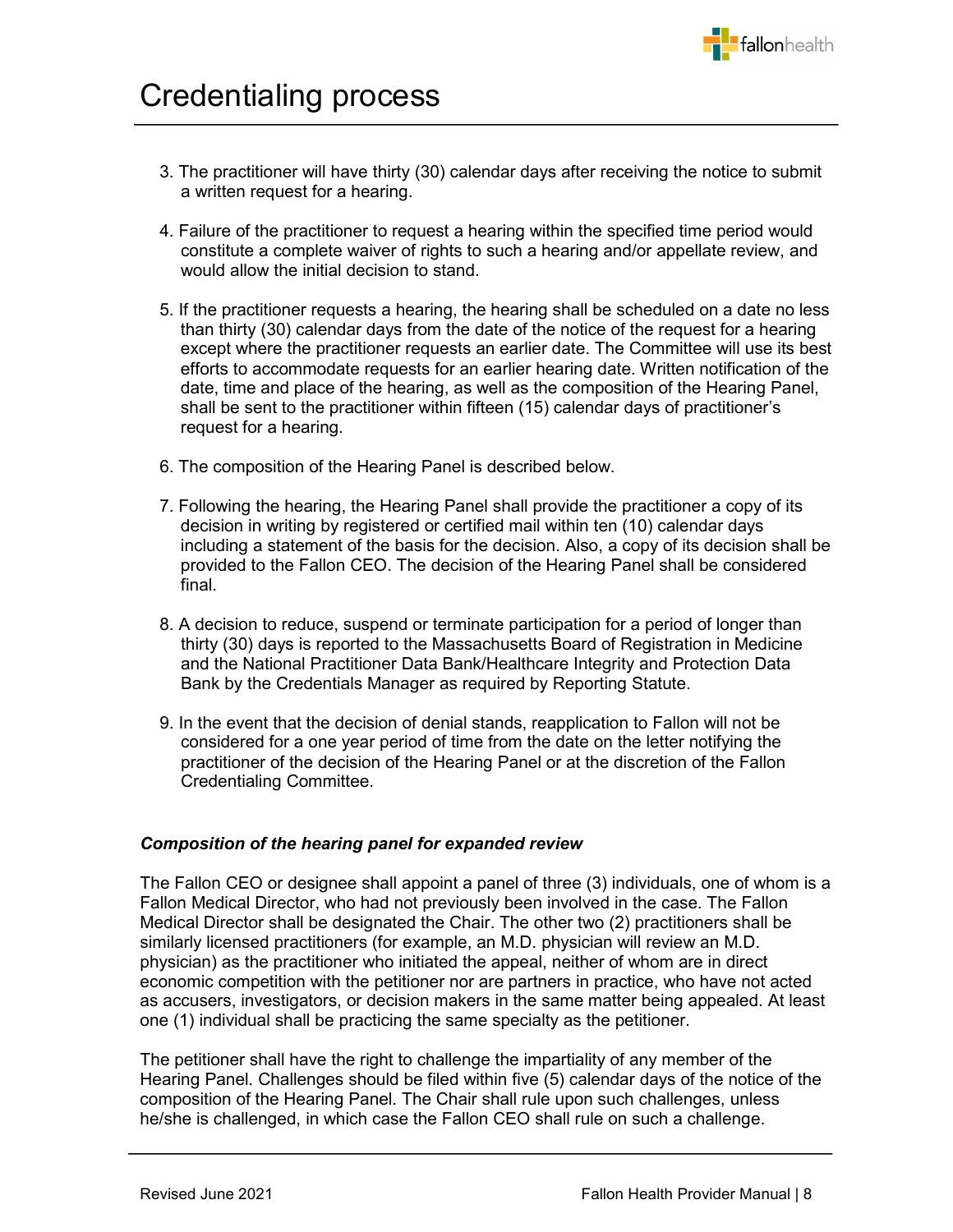

## <span id="page-8-0"></span>**Assessment of organizational providers**

Fallon will verify with primary source that its contracted facilities are in good standing with state and federal regulatory bodies. Fallon assesses contracted medical health care providers, including hospitals, home health agencies, home infusion therapy sites, skilled nursing facilities, free standing surgical centers and behavioral health care facilities providing mental health or substance abuse services for inpatient, residential and ambulatory care.

Fallon will verify with primary source that its contracted facilities have been reviewed and approved by an accrediting body and hold required registrations and certificates. Accrediting bodies recognized by Fallon may include, but are not limited to, the Joint Commission on Accreditation of Healthcare Organizations (JCAHO), Accreditation Association for Ambulatory Health Care (AAAHC), Commission on Accreditation of Rehabilitation Facilities (CARF), Community Health Accreditation Program (CHAP), Accreditation Commission for Health Care, Inc. (ACHC) and Continuing Care Accreditation Commission (CCAC). Facilities accredited by the above may be exempt from a site visit.

If a contracted facility is not approved by an accrediting body, Fallon will schedule a site visit prior to contracting or within 6 months of the initial contract or as necessary. Fallon will accept Massachusetts Department of Public Health (DPH) site visit and information in lieu of performing a site visit. If any issues have been identified through the DPH site visit, the organizational provider must present evidence of corrective action taken prior to being reviewed by the Fallon Credentialing Committee.

A summary of the site visit findings will be presented to Fallon's Credentialing Committee and SQOC for endorsement and recommendation to the Fallon Board of Directors.

If significant quality issues/deficiencies are found, the Credentialing Committee will suggest specific actions or recommendations to include the scheduling of a follow-up site visit and/or a corrective action plan.

The credentials file data compiled by Fallon including, but not limited to, quality issues, utilization, and member complaints, will be reviewed as part of this assessment.

If a contract is terminated for any reason, the health care delivery organization will be notified in writing by the Fallon Chief Executive Officer.

Written notification will be provided to the health care delivery organization by the Chair of the Credentialing Committee outlining the concerns/deficiencies and requesting a corrective action plan and/or follow-up visit as deemed necessary.